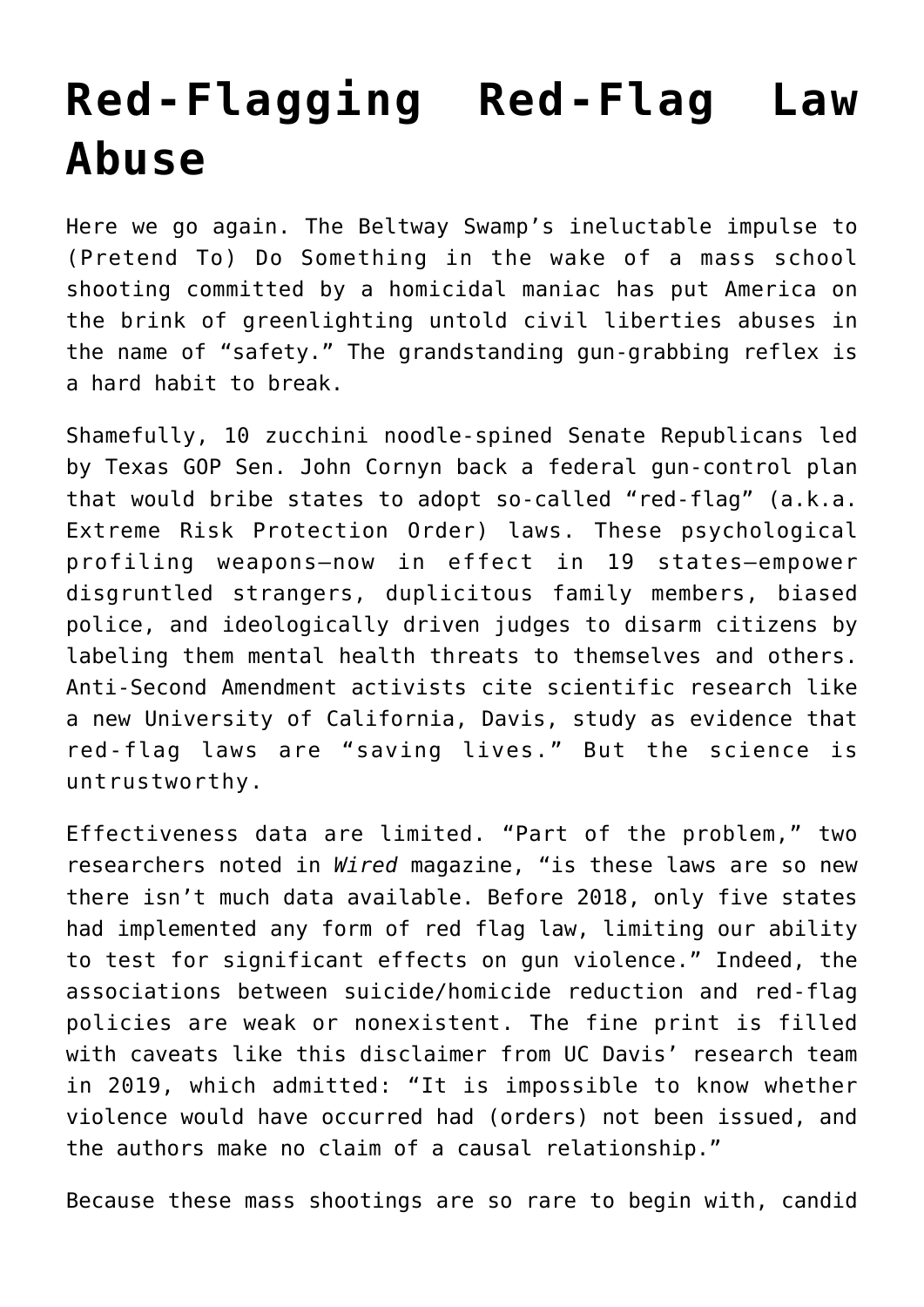researchers like one RAND team acknowledge that "their rarity makes it difficult to extract generalizable information to identify useful predictors of risk." Moreover, policies like red-flag laws that target individuals based on risk factors "would result in an extremely high rate of false positives; even the best available risk factors can identify only a subpopulation in which the risk of committing a mass shooting is on the order of one in a million."

What we do know is that real-world exploitation of existing red-flag laws have indeed created real-world nightmares for innocent Americans. Who will keep a database on these invisible civil-liberties casualties and mourn their victimization on the Senate floor? In my adopted home state of Colorado, which enacted the policy in 2020, it's guilty until proven innocent. Individuals accused of posing safety threats can be stripped of firearms for a year under a civil hearing process where the accused are barred from responding to allegations and the standard of proof is lowered. Second Amendment advocates have warned from the get-go that axgrinders would wield the law to exact vengeance. They were dead-on.

In April, after perpetrating a five-year hoax nightmare, Fort Collins, Colorado, mother Susan Holmes was convicted of lying on a red-flag petition about a Colorado State University police officer who had been cleared in the suicide-by-cop death of her son in 2017. Holmes had falsely claimed to be a relative of the targeted officer. She is scheduled to be sentenced this month.

In Florida, overzealous sheriffs have wielded the Republicansupported red-flag law to crack down on children as young as eight years old. Good luck clearing your falsely accused kid's name when his or her juvenile records—unprotected by Florida's red-flag law—get into the hands of sensationalist, pro-guncontrol media.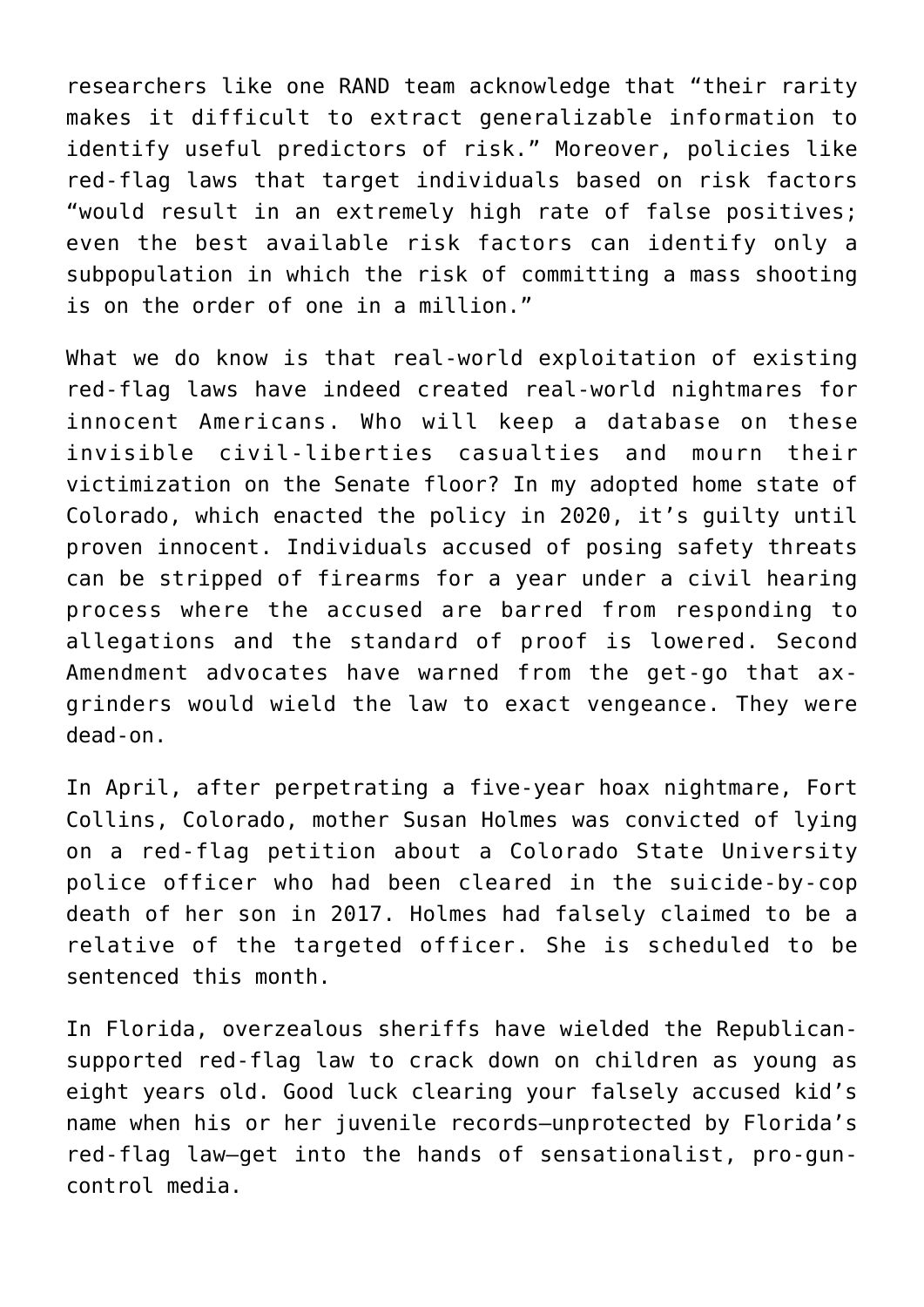Military veterans know the pain and damage that can be inflicted by a "red-flag retaliation first, due process later" regime. I've reported previously on how the Department of Veterans Affairs has recklessly red-flagged "disruptive" military patients without due process, transparency, or accountability in the name of "safety" based on arbitrary definitions of who and what constitutes a mental health menace.

If you dare vent "frustration about VA services and/or wait times" (which led to scores of deaths during the Obama years), threaten lawsuits or make "frequent unwarranted visits to the emergency department or telephone calls to facility staff," you can be branded, blacklisted, and restricted by "Disruptive Behavior Committees" from accessing health care by the government that sent you off to war to defend everyone else's lives.

VA red-flaggers can "manufacture tone, the content of what you're saying, and will even ascribe actions to you that you did not perform," Army veteran David Scott Strain told me three years ago, when he warned of parallel risks with civilian red-flag laws. Disabled Air Force veteran and veterans advocate/attorney Benjamin Krause, who exposes the Soviet-style targeting of veterans flagged for exercising their First Amendment rights, calls the feds' star-chamber procedures "straight out of a totalitarian regime."

The potential for mass deprivation of civil liberties simply cannot be understated in the context of end-stage America's woke psychosis. If you stray from the politically correct position on VA incompetence, guns, masks, vaccines, transgenders in sports, Drag Queen Story Hour, election fraud, demographic transformation, Black Lives Matter or abortion, you and your children can be tagged, flagged and bagged for life. The inmates run the asylum —and Republican traitors are supplying the keys.